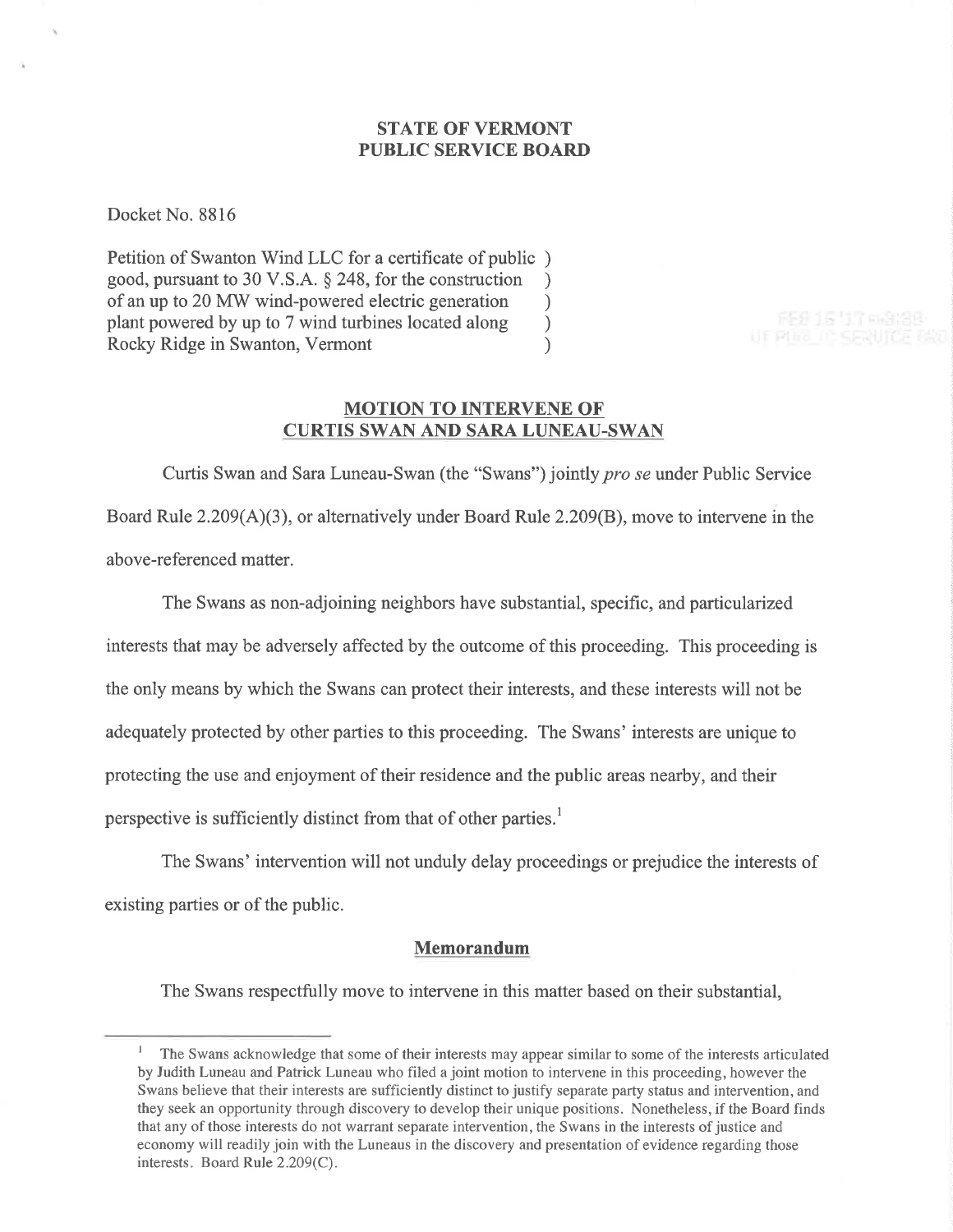Docket No. 8816 Petition of Swanton Wind LLC, pursuant to 30 V.S.A. § 248 Motion to Intervene of Curtis Swan and Sara Luneau-Swan February 16,2017 Page 2 of 9

particularized interests in the following issues:

- (i) orderly development of the region, pursuant to 30 V.S.A.  $\S$  248(b)(1);
- (ii) public health and safety,  $\S$  248(b)(5);
- (iii) water pollution, conservation, and burden on water supply, 10 V.S.A.  $\S$  $6086(a)(1)(A)$ , (B), and (C), (3), and (4);
- (iv) scenic or natural beauty and aesthetics,  $\S 248(b)(5)$  and  $\S 6086(a)(8)$ ;
- (v) necessary wildlife habitat or endangered species,  $\S 6086(a)(8)(A);$
- (vi) transportation,  $\S$  6086(a)(5); and
- (vii) development affecting public investments,  $\S 6086(a)(9)(K)$ .

The following argument supports the Swans' motion to intervene in this matter.

### I. Legal Standard

Intervention in proceedings before the Board is governed by Board Rule 2.209. Under

Rule 2.209(A), a person upon timely application shall be permitted as of right to intervene in any

proceeding:

(1) when a statute confers an unconditional right to intervene; (2) when a statute confers a conditional right to intervene and the condition or conditions are satisfied; or (3) when the applicant demonstrates a substantial interest which may be adversely affected by the outcome of the proceeding, where the proceeding affords the exclusive means by which the applicant can protect that interest, and where the applicant's interest is not adequately represented by existing parties.

Under Rule 2.209(B), a person upon timely application may in the discretion of the Board be granted "permissive intervention" in any proceeding when the applicant "demonstrates a substantial interest that may be affected by the outcome of the proceeding." The Board in exercising its discretion under this rule shall consider:

(1) whether the applicant's interest will be adequately protected by other parties;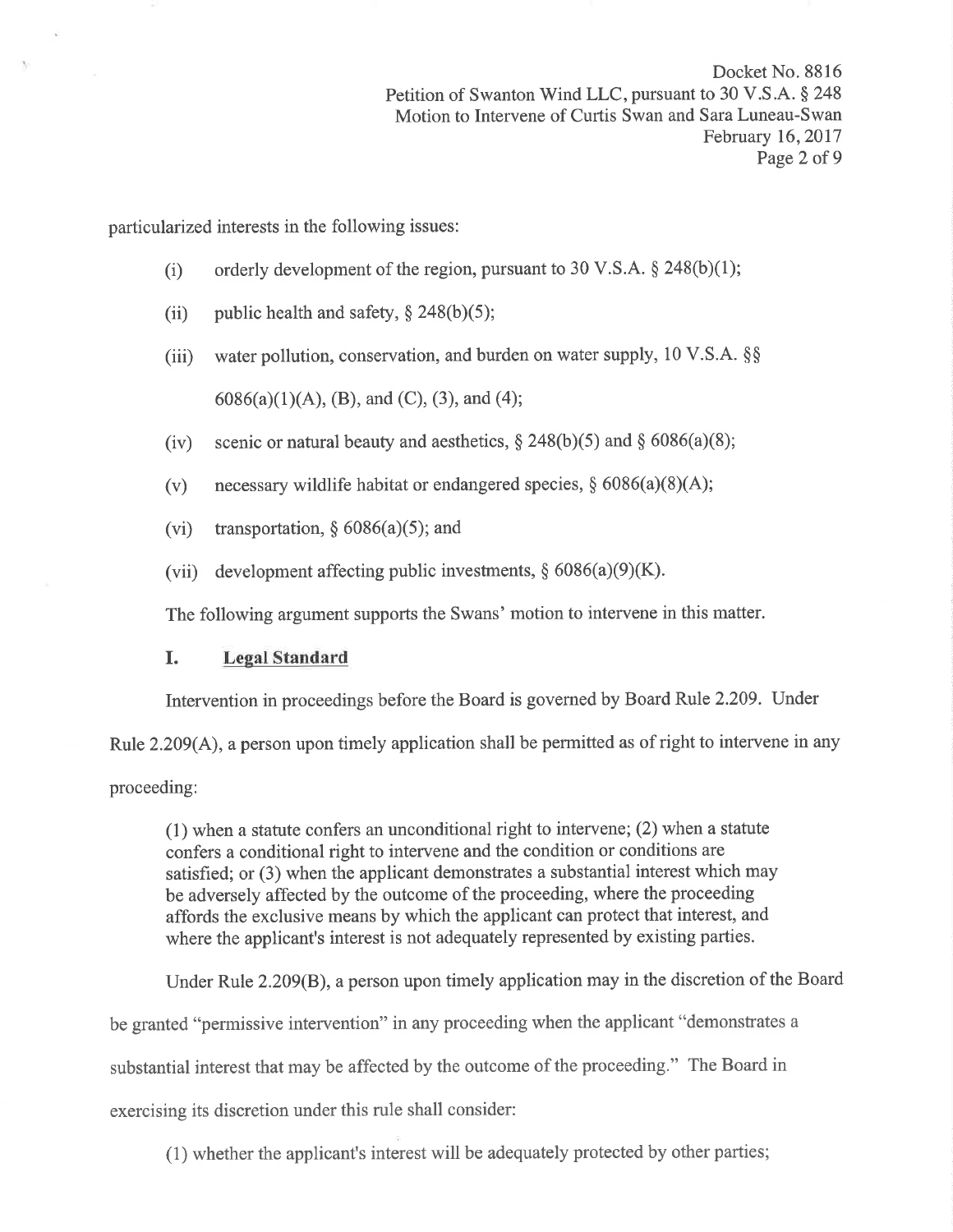(2) whether alternative means exist by which the applicant's interest can be protected; and (3) whether intervention will unduly delay the proceeding or prejudice the interests of existing parties or of the public.

The Board has ruled that, "individual intervenors may bring a perspective sufficiently

distinct from those of existing parties to warrant their participation on specific issues."<sup>2</sup>

For example, the Board has found particularized interest based on the following:

1. habitat and natural resources involving deer and black bear;  $3<sup>3</sup>$ 

2. aesthetics based on proximity to the proposed project;  $4$  and

3. stewardship, use, and enjoyment of public resources; $<sup>5</sup>$ </sup>

In proceedings under 30 V.S.A. \$ 248, the Board is not required to consider interests in private property.6

# II. Potential Impact of the Project on the Swans' Interests

The Swans reside at l4I Sweet Hollow Road, Swanton, Vermont (mailing address: Sheldon), on land owned by family members Judith and Patrick Luneau, slightly more than a mile from the site of the proposed Project. The turbines associated with the Project would be visible from numerous points on their land and from nearby roads thereby affecting their views and daily commute. Additionally, the turbines would be audible at 35 dBA in their home.

The Swans appreciate the surrounding scenic, peaceful, natural setting including wildlife such as deer, bear, and migrating geese. In addition, the Swans enjoy using nearby Fairfield

<sup>&</sup>lt;sup>2</sup> Application of Seneca Mountain Wind, LLC, Docket No. 7867, Order of 10/12/12, at 12.<br><sup>3</sup> Application of Seneca Mountain Wind, LLC, Docket No. 7867, Order of 10/12/12, at 2-4, 16-17; Id., Order of 8/9/13, at 6.<br>4 Petition of Barton Solar LLC, Docket No. 8148, Order of 1/21/14, at 3-4.

Joint Petition of Green Mountain Power Corporation, Vermont Electric Cooperative, Inc., and Vermont Electric Power Company, Inc., Docket No. 7628, Order of 9/3/10, at 12-13.

See Vt. Elec. Power Co. v. Bandel, 135 Vt. 141, 145 (1977) ("Proceedings under 30 V.S.A. § 248 relate only to the issues of public good, not to the interests of private landowners who are or may be involved.")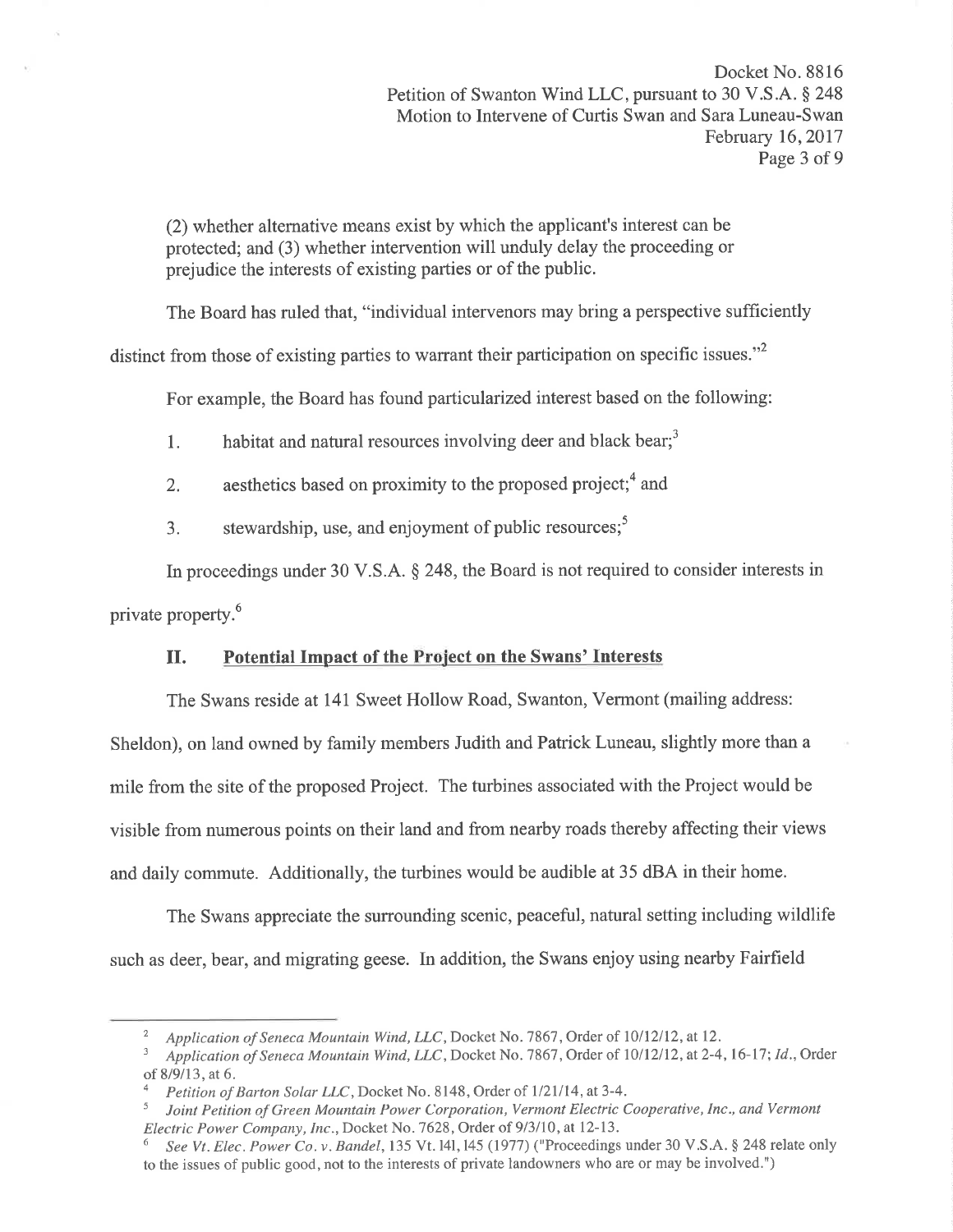Pond for swimming and fishing, and the nearby Missisquoi Valley Rail Trail for walking and biking

 $\ast$   $\ast$   $\ast$ 

The Project purports to advance the public good, however the Swans assert that any potential good may be outweighed by the likely harm. Accordingly, they move to intervene by right or permission on the following seven issues.

## 1. Orderly Development:  $30 \text{ V.S.A.}$   $\S$   $248(b)(1)$

The Swans as nearby residents, fishermen, and users of Fairfìeld Pond and the Missisquoi Valley Rail Trail, possesses a unique understanding and perspective regarding the orderly development of the region, specifically in land use and conservation. Their participation in this proceeding may be useful to the Board in determining the potential nature and extent of the impact of the Project on regional development. As the Swans' particular interests will not necessarily be represented by other parties to this proceeding, their motion to intervene on this issue should be granted.

### 2. Public Health and Safety:  $\S$  248(b)(5)

The Project would be located slightly more than a mile from the Swans' home. This proximity subjects the Swans and their pet dog to potential health and safety risks caused by undue levels of sound, and blasting associated with the Project.

Particularly, the Swans care for, and intimately value as a member of their family, their pet dog named Brandy Jean, a Chesapeake Bay retriever who is sensitive to sound. The persistent noise from the turbines may cause Brandy Jean to bark throughout the night, thereby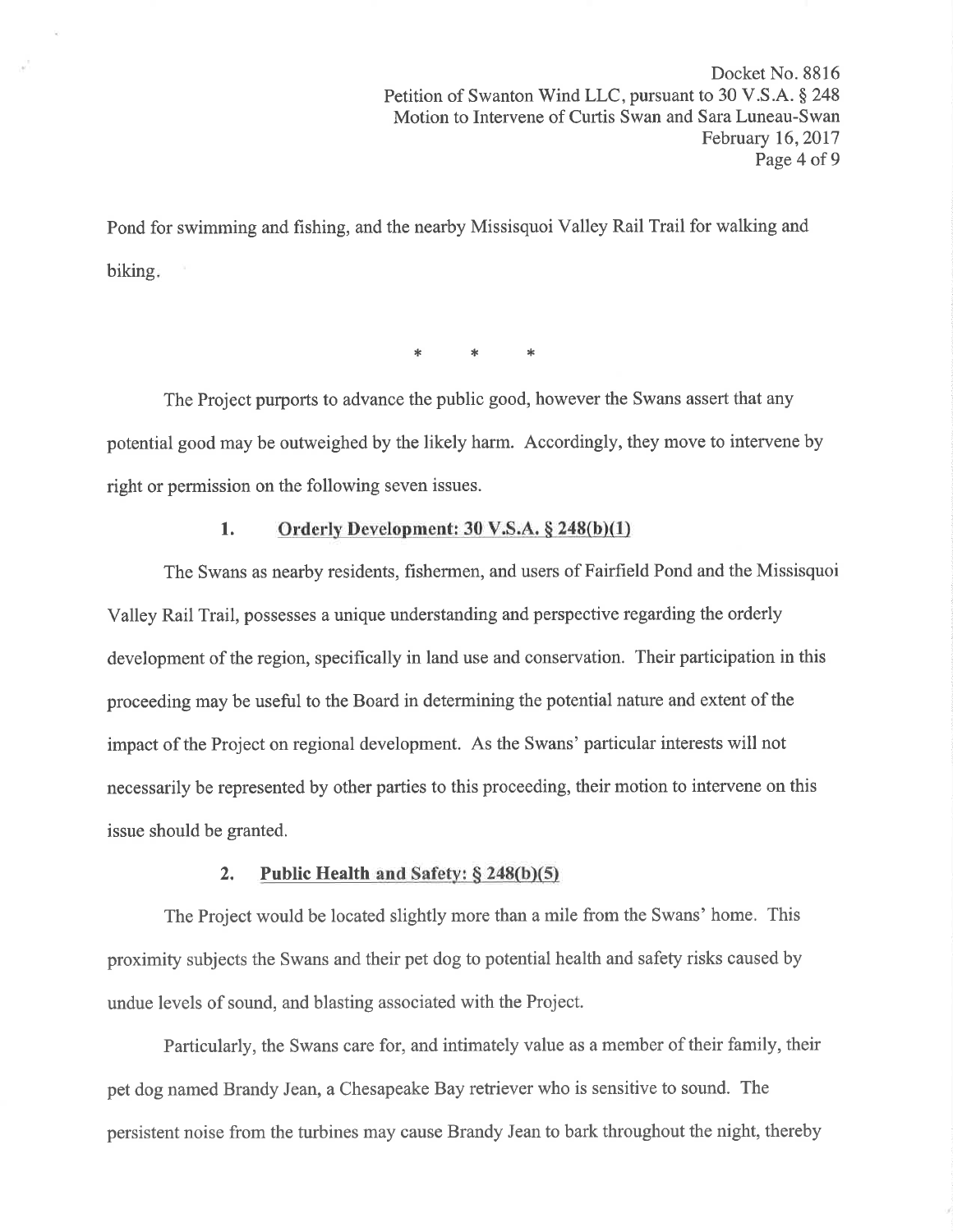requiring the Swans to consider drastic responses including euthanasia. Accordingly the Project may cause adverse effects including emotional distress on the Swans and Brandy Jean.

Furthermore, blasting and drilling associated with the Project may cause damage to the Swans' foundation or walls of their house. Similarly, blasting at a quarry located near Fairfield Pond Road caused a shift in the Swans' foundation.

Therefore, as this Project raises concerns over health and safety on the Swans' property, and no other party would adequately protect those interests, the Swans should be allowed to intervene on this issue.

# 3. Water Pollution, Conservation, and Burden On Water Supply: 10 V.S.A.  $\S$ § 6086(a)(1)(A), (B), and (C), (3), and (4)

Construction and operation of the Project may adversely affect the volume and quality of surrounding water. In this particular case, the Swans enjoy fishing, swimming, and kayaking on Fairfield Pond, which due to its proximity to the proposed Project may be polluted as a result of construction, operation, and run-off.

Furthermore, several brooks and streams that originate in the area underlying the proposed Project flow through the Swans' property and eventually drain into Lake Champlain. Approval, construction, and operation of the Project may result in cement, petroleum, or other toxic substances polluting the Lake. The Swans assert that the State should not approve this Project which may damage Lake Champlain, after spending millions of dollars to protect it.

Based on the Swans' experience and perspective as fishermen and outdoorsmen on Fairfield Pond, and residents on land through which water would flow from the Project to Lake Champlain, their participation in this proceeding may be useful to the Board in determining the potential nature and extent of the impact of the Project on the Pond and Lake. Therefore the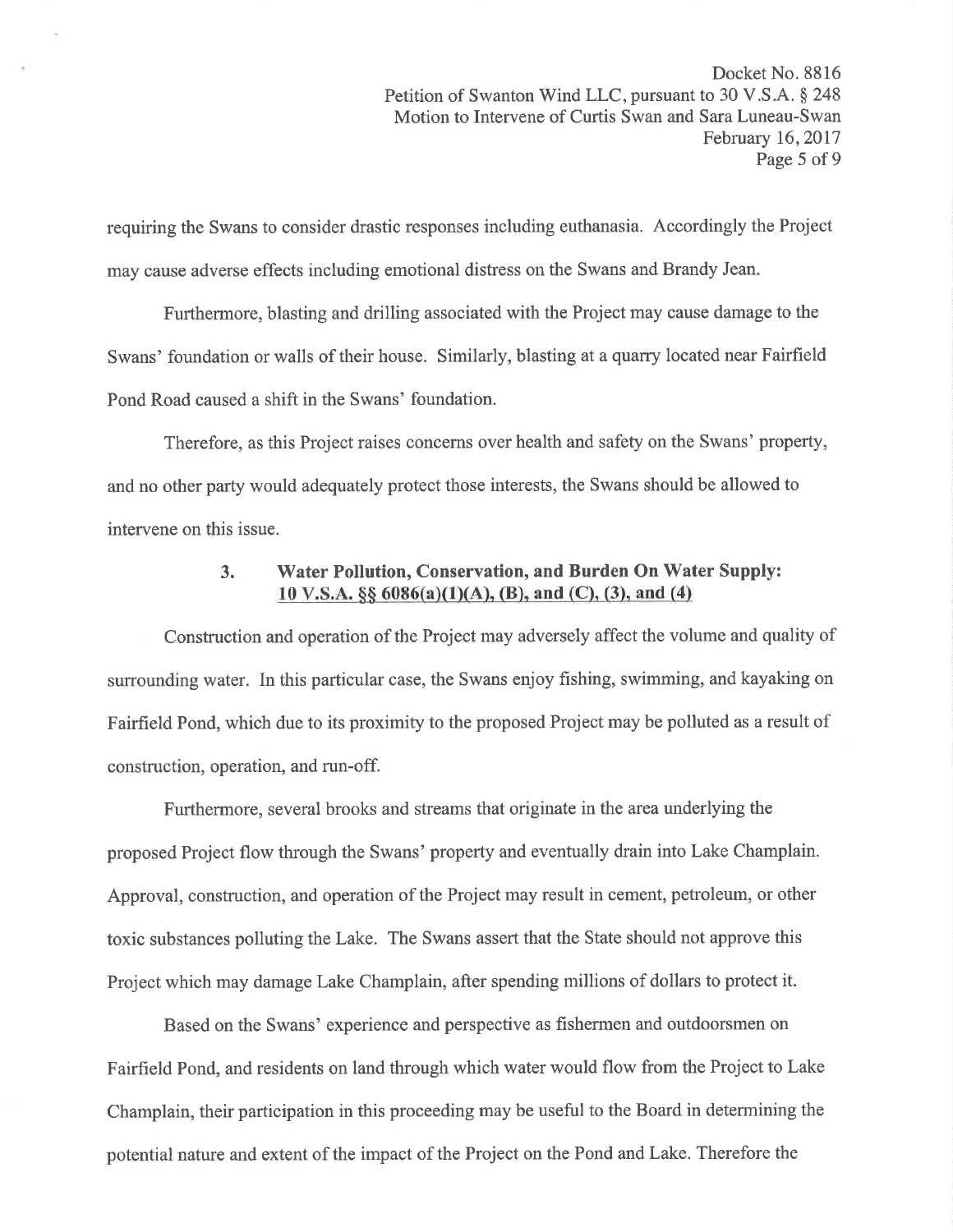Swans should be allowed to intervene on this issue.

## 4. Scenic or Natural Beauty and Aesthetics:  $\S$  248(b)(5) and  $\S$  6086(a)(8)

The Swans decided to live in their home based substantially on the natural, tranquil, scenic environs including nearby Fairfield Pond, and the Missisquoi Valley Rail Trail. The imposing sight and persistent sound of industrial turbines in this otherwise natural setting would disrupt the visual and audible harmony in their home, and in nearby public areas.

Particularly, the Swans enjoy swimming, kayaking, and fishing in the quiet and peaceful atmosphere of Fairfield Pond. Yet construction and operation of the Project would be noisy and visually offensive to the Swans or anyone using the Pond for such recreation.

Additionally, the Swans enjoy access to the nearby Missisquoi Valley Rail Trail for recreation including walking and biking. This 26.2 mile multi-use public path extending from St. Albans to Richford would be at its nearest point less than a mile from the Project, with potential views of all seven proposed turbines.<sup>7</sup> The proximity, visibility, and sound of this industrial complex in this otherwise country setting, would adversely affect the Swans' and the public's use and enjoyment of the Trail.

Accordingly, as the Swans have a particular interest in aesthetics on their property, on Fairfield Pond, and on the Missisquoi Valley Rail Trail, and they have a unique perspective as nearby residents, backcountry skiers, and bikers, their motion to intervene on this issue should be granted.

## 5. Necessary Wildlife Habitat or Endangered Species:  $\S 6086(a)(8)(A)$

The Swans appreciate the presence of wildlife inhabiting and traversing their land

<sup>&</sup>lt;sup>7</sup> Petitioner Ex. SW-DR-2 at  $28-29$ .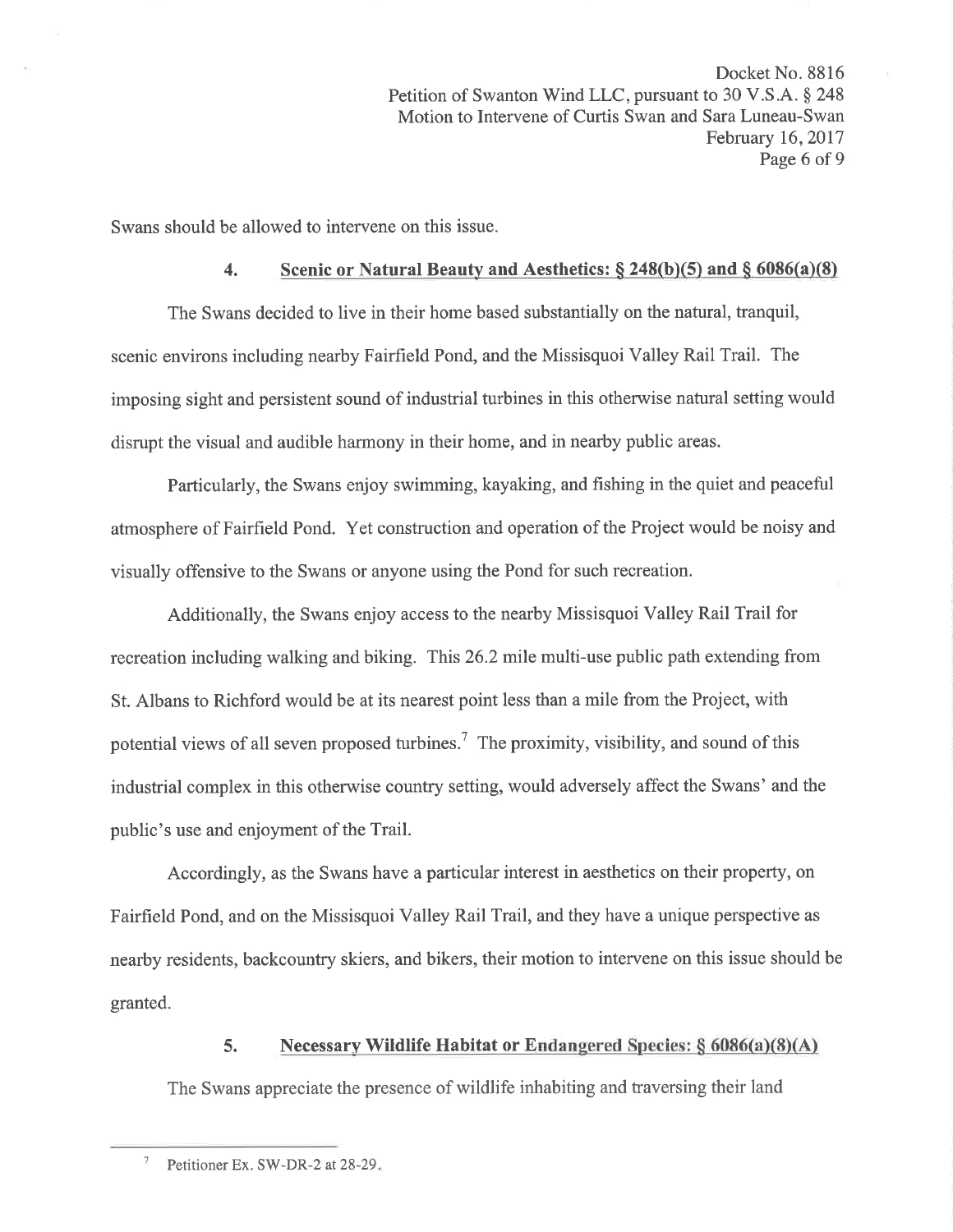including regular visits from deer, and occasionally bear. The Project may disrupt necessary wildlife habitat including travel corridors used by bears thereby forcing them to live closer to humans. Evidence shows that when bears live closer to humans, the bears are more likely to be regarded as nuisances and consequently euthanized.

')

Furthermore, the Swans twice annually observe hundreds of migrating Canada geese which feed and sleep in a corn field across next to their home, and routinely fly over the ridgeline from and toward Fairfield Pond. These geese cross the ridgeline at altitudes that would place them at risk of being injured or killed by the proposed turbines.

The Swans enjoy swimming, kayaking, and fishing at Fairfield Pond where bald eagles, a state-endangered species in Vermont, have in recent years been observed, as reported by the North Branch Nature Center in Montpelier, VT.<sup>8</sup> Fairfield Pond has been determined by Vermont Fish & Wildlife Department as potentially suitable habitat for breeding bald eagles.<sup>9</sup>

The significant area, height, and scope of the Project in this natural setting may adversely affect necessary wildlife habitat or endangered species. The Swans acknowledge that in this proceeding the Agency of Natural Resources may be best situated to intervene on this issue, however they assert that their perspective as nearby residents, fishermen, and outdoorsmen may differ from that of other parties, and they may provide useful insight into the extent and nature of the impact of the Project on important wildlife and habitat. Thus in the public interest the Swans should be allowed to intervene on this issue.

<sup>&</sup>lt;sup>8</sup> See 'Birding: Birding Resources: VT eBird Bar Chart' <http://ebird.org/content/vt/>, at the North Branch Nature Center (Montpelier, VT) website. 26 January 2017.

Vermont Fish & Wildlife Department. "Vermont Bald Eagle Recovery Plan." October 2010. Web 27 January 2017.

<sup>&</sup>lt;http://www.vtfishandwildlife.com/common/pages/DisplayFile.aspx?itemld=l 11337>.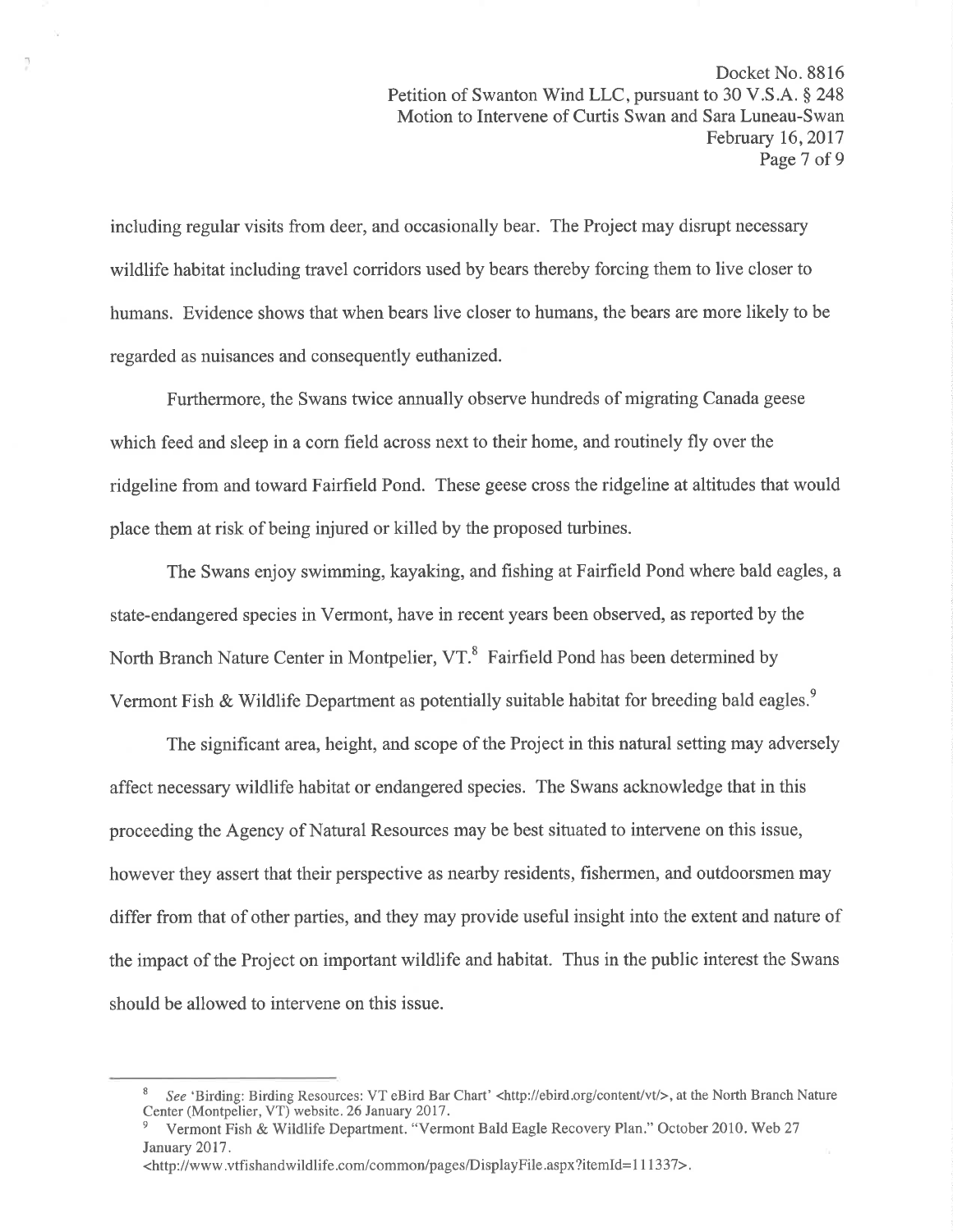Docket No. 8816 Petition of Swanton Wind LLC, pursuant to 30 V.S.A. \$ 248 Motion to Intervene of Curtis Swan and Sara Luneau-Swan February 16,2017 Page 8 of 9

### 6. Transportation:  $§ 6086(a)(5)$

Route 105 is a state highway located nearby and to the west of Rocky Ridge, the proposed site of the Project. The Swans regularly use Route 105 for commuting to and from work and otherwise. Due to the proximity of the Project to Route 105, shadow flickers cast by the Project may distract drivers and cause accidents resulting in injury or death to drivers, passengers, or pedestrians including the Swans. Therefore as the Swans have a particular interest in the safe use of Route 105, and unique experience as nearby neighbors and regular users of the road, they should be allowed to intervene on this issue.

#### 7. Public Investments:  $\S 6086(a)(9)(K)$

The Swans by walking and biking regularly use and enjoy the Missisquoi Valley Rail Trail. As previously noted, the Trail would be at its nearest point less than a mile from the Project, with potential views of all seven proposed turbines. The proximity, visibility, and sound of the Project may unnecessarily or unreasonably endanger the public investment in the Trail, or interfere with the Swans' or the public's use or enjoyment of it. The Swans as nearby neighbors and regular users of the Trail have a unique familiarity, understanding, and perspective that may be useful to the Board in determining the potential nature and extent of the impact of the Project on the Trail. For these reasons, the Swans' motion to intervene on this issue should be granted.

## III. Conclusion

The Swans assert that while this Project is purported to advance the public good, it also raises signifîcant concerns over the public interest. Accordingly, in order to protect themselves, their family, and their neighbors throughout the State, the Swans upon on the evidence presented herein should be allowed to intervene in this proceeding.